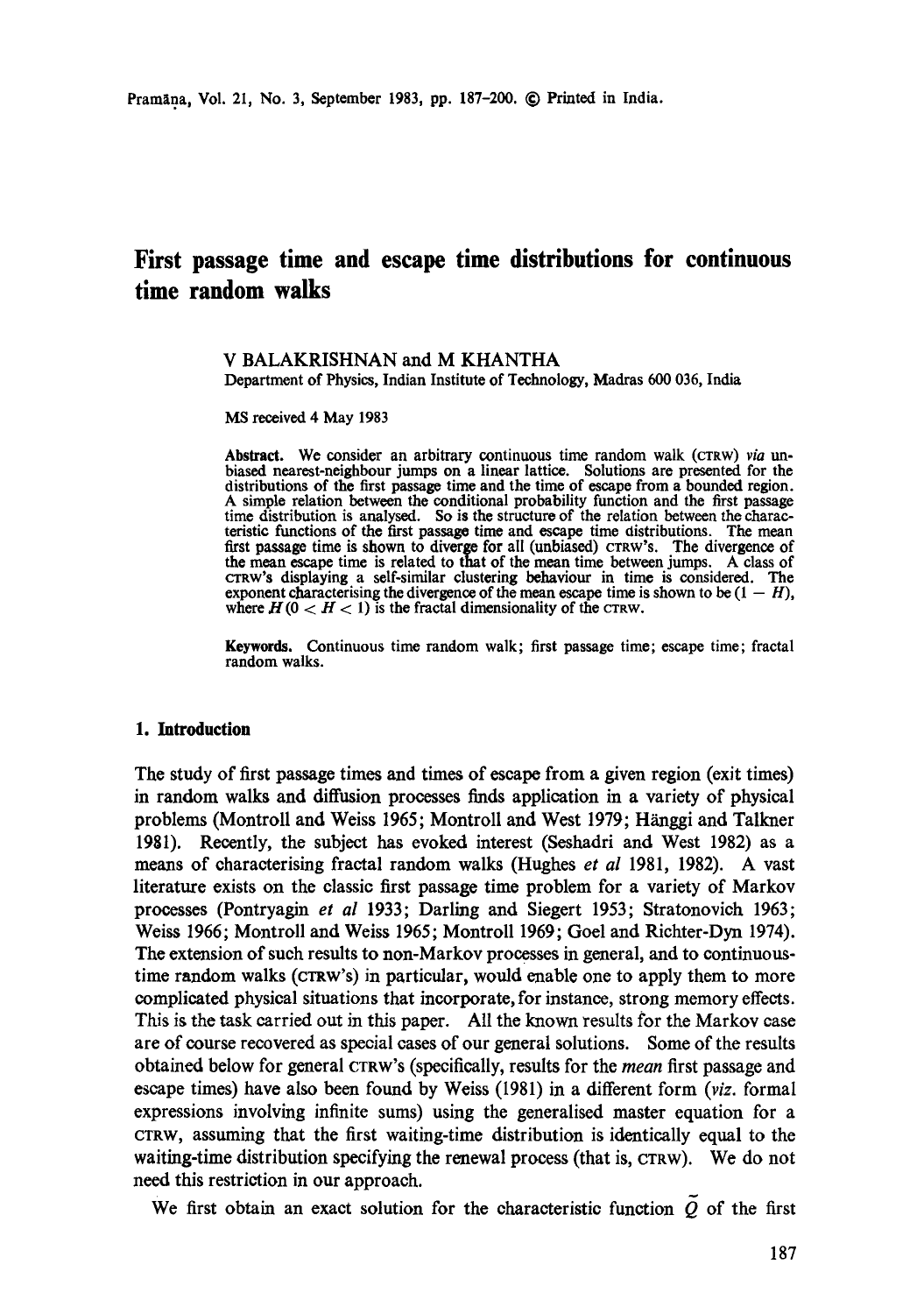passage time distribution Q  $(m, t | m_0)$  for a general continuous-time random walk on an infinite one-dimensional chain by two different methods. (For simplicity, we consider a symmetric walk *via* nearest-neighbour jumps; m, m<sub>0</sub> denote integers). In the first method, we construct an explicit solution for the conditional probability  $P(m, t | m_0)$  for an arbitrary CTRW on an infinite chain and then use the reflection principle for symmetric random walks to obtain the first passage time distribution. The second is a direct 'first principles' calculation of  $\tilde{Q}$ . Next, the mean first passage time is shown to diverge for all CrRW'S, as one would generally expect for a symmetric random walk on an infinite chain. Considering the entire class of CTRW'S, we then show that there exists a certain simple relationship between  $Q$  and  $P$ , namely,  $Q(m, t | m_0) = |m - m_0| P(m, t | m_0)/t$ , only when the pausing time is exponentially distributed, in which case the random walk is a Markov chain. Surprisingly, however, there are even more general types of temporally correlated random walks for which this relationship is valid, and we present an explicit example of this.

We then consider the distribution of the time of escape from a given region (the 'exit time') and derive a compact expression for its characteristic function using the method of images. We show that the mean escape time from a bounded domain for a general CTRW is finite only when the first moment of the pausing time distribution exists. In this sense, even though the positional probability density spreads out in time from an initial sharp distribution, no long range diffusion can be said to occur for a random walk involving a pausing time distribution with a divergent first moment *(i.e.,* mean residence time at a site).

Finally, we turn to 'fraetal' random walks, *i.e.,* walks which exhibit self-similar clustering. One such class is obtained in the ease of a pausing-time distribution that is an infinite superposition of suitably-sealed exponentials (Shlesinger and Hughes 1981). For such 'temporally fraetal' random walks, we show that the mean escape time diverges with an exponent that is related to the fraotal (Hausdorff-Besicovitch) dimension of the walk. The scaling of the mean escape time thus provides a convenient index of the fraetal dimensionality associated with the walk.

### **2. Formulas for the first passage time distribution**

#### 2.1 *The Siegert equation*

Let  $P(m, t | m_0)$  denote the probability of finding the random walker at site m at time t given that she started from  $m_0$  at time  $t = 0$ . Let  $Q(m, t | m_0)$  dt be the probability of reaching m for the first time, in the time interval  $(t, t + dt)$ . For a temporally homogeneous *Marker* process, P and Q are related *via* the Siegert equation (Siegert 1951 ; Darling and Siegert 1953)

$$
P(m_1, t | m_0) = \int_0^t P(m_1, t - t' | m) Q(m, t' | m_0) dt', (m_0 < m \le m_1).
$$
 (1)

Hence, in terms of the corresponding Laplace transforms (denoted by a tilde),

$$
\widetilde{Q}(m, u \mid m_0) = \widetilde{P}(m_1, u \mid m_0) / \widetilde{P}(m_1, u \mid m), (m_0 < m \leq m_1), \tag{2}
$$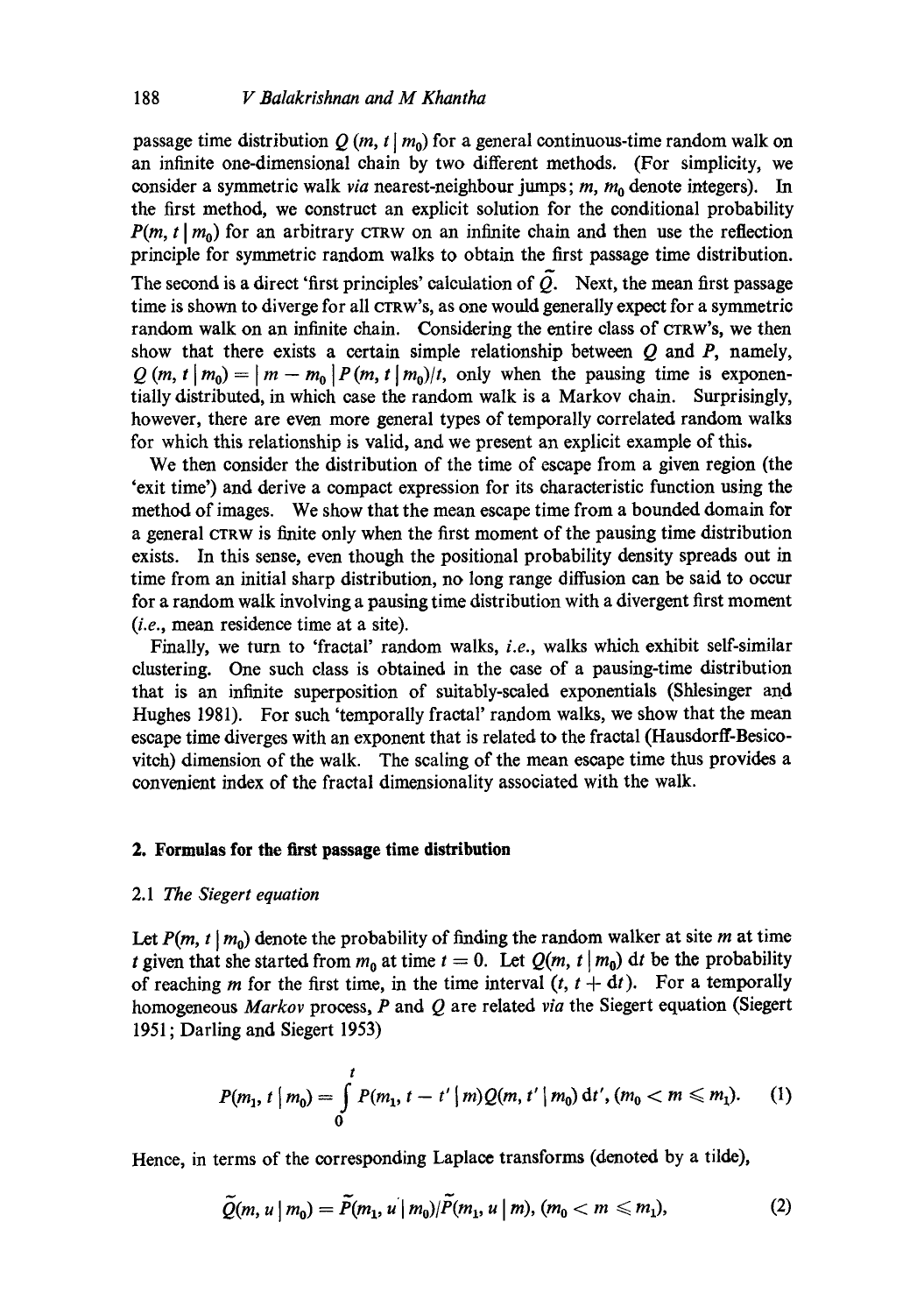where  $u$  is the transform variable. Using this simple relation, the first passage problem on finite or infinite Markov chains with specific reflecting or absorbing boundary conditions has been studied in detail (Darling and Siegert 1953; Goel and Riohter-Dyn 1974; Montroll and West 1979; Khantha and Balakrislman 1983). Equation (1) is based on a renewal principle that is *not valid* for non-Markov processes. In such eases, the first passage time problem must be solved by other methods.

#### 2.2 *The method of images*

The problem of a first passage to the point m from a point  $m_0 < m$  on an infinite chain is equivalent to that of a random walk in the restricted region ( $-\infty$ , *m*) with an absorbing barrier at *m.*  $Q(m, t | m_0)$  is given by (Montroll and West 1979)

$$
Q(m, t | m_0) = -\frac{d}{dt} \sum_{m' = -\infty}^{m-1} \mathcal{P}_m (m', t | m_0),
$$
 (3)

where  $\mathcal{P}_m(m', t | m_0)$  is the conditional probability of finding the random walker at m' at time t starting from  $m_0$  at  $t = 0$ , in the presence of an absorbing barrier at m. By invoking the method of images (Chandrasekhar 1943; Feller 1966; Montroll and West 1979),  $\mathcal{P}_m(m', t | m_0)$  can be easily determined from P  $(m', t | m_0)$  (the solution for random walk on an infinite chain) according to

$$
\mathcal{P}_m(m', t \mid m_0) = P(m', t \mid m_0) - P(2m - m', t \mid m_0). \tag{4}
$$

If we assume (without loss of generality) that the random walker starts from the origin, we have the formula (for  $m \ge 1$ )

$$
Q(m, t | 0) = -\frac{d}{dt} \sum_{m' = -\infty}^{m-1} [P(m', t | 0) - P(2m - m', t | 0)]. \qquad (5)
$$

Making use of the initial condition on P, the characteristic function  $\tilde{Q}$  is then

$$
\widetilde{Q}(m, u|0) = 1 + u \sum_{m' = -\infty}^{m-1} [\widetilde{P}(2m - m', u|0) - \widetilde{P}(m', u|0)] \ (m \geq 1). \quad (6)
$$

We shall use this in the next section.

## 2.3 *A direct method*

There is an alternative way of obtaining Q (or  $\tilde{Q}$ ) directly. This is closely related to the route we follow to calculate P (or  $\overline{P}$ ) itself. The jumps of the random walker may be regarded as being caused by a random sequence of pulses with a specified distribution. The actual location of the walker at time  $t$  depends only on the number of transition-causing pulses or 'steps' executed in the time interval t. Let  $W(n, t)$  be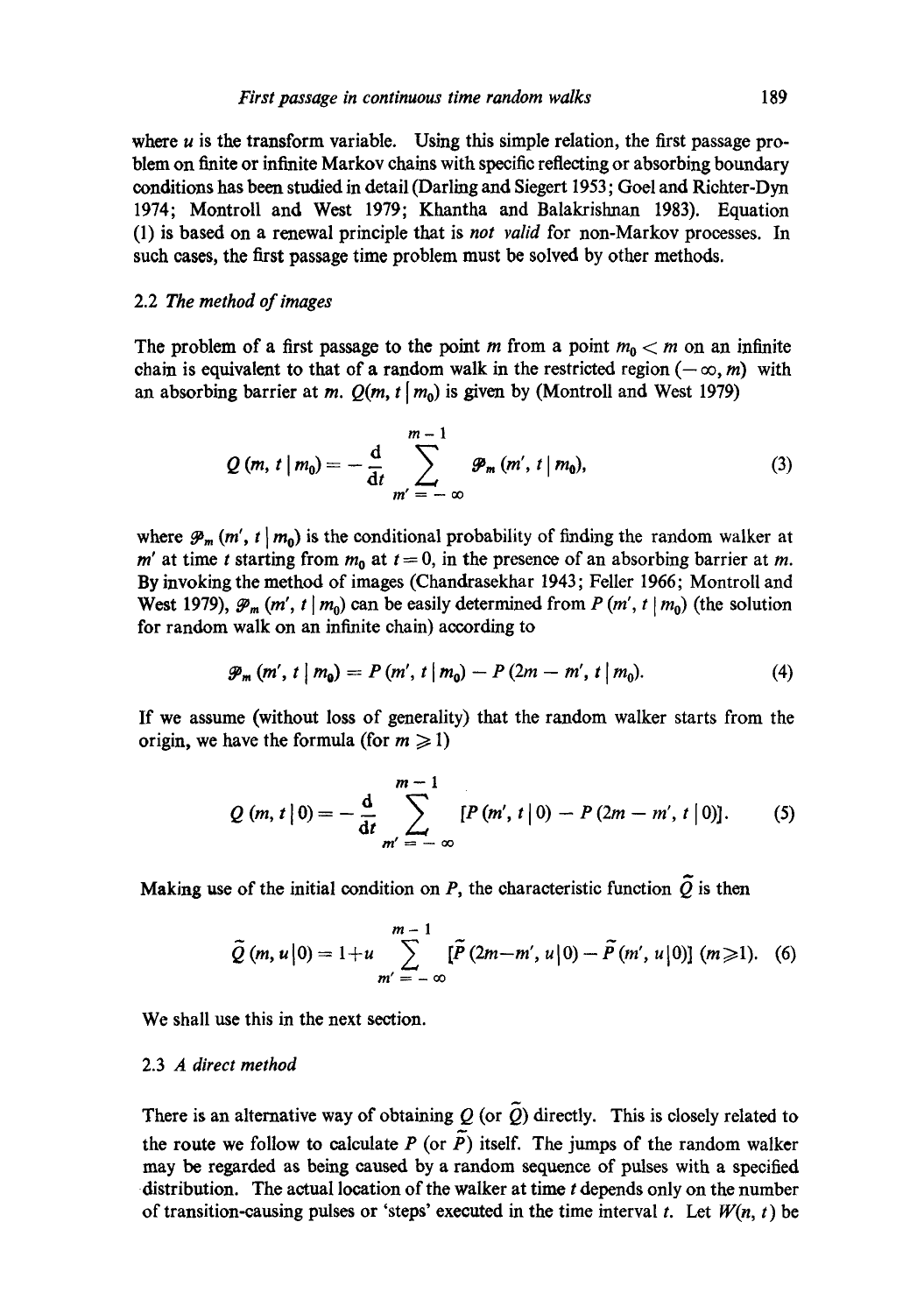the (normalized) probability that *n* pulses have occurred in  $(0, t)$ . Let  $p_n(m)$  be the probability of reaching the point  $m$  from the point 0 in  $n$  steps. Then

$$
P(m, t | 0) = \sum_{n=0}^{\infty} W(n, t) p_n(m).
$$
 (7)

For the ease at hand,

$$
p_n(m) = \begin{cases} \left(\frac{n}{2}\right) 2^{-n} & \text{if } n = m \text{ mod } 2 \text{ and } n \geqslant |m|, \\ 0 & \text{otherwise.} \end{cases}
$$
 (8)

The problem then reduces to specifying (or computing)  $W(n, t)$  in a given physical situation and then performing the summation in (7) (Balakrishnan and Venkataraman 1981).

With the help of a simple geometric argument (again related to the reflection principle), it can be shown (Chandrasekhar 1943) that the probability of reaching m from the origin for the *first* time in precisely *n* steps is  $(|m|/n)p_n(m)$ . Let  $\pi(n, t)$  dt be the probability that, starting at  $t = 0$ , the nth pulse occurs in the time interval  $(t, t + dt)$ . Then it is evident that

$$
Q(m, t|0) = \sum_{n=0}^{\infty} \pi(n, t) \frac{|m|}{n} p_n(m).
$$
 (9)

As before, then, the problem amounts to specifying (or computing)  $\pi(n, t)$  and then carrying out the summation. For the characteristic function  $Q(m, u|0)$ , the transform  $\tilde{\pi}(n, u)$  occurs on the right in (9). We shall compute  $\tilde{\pi}(n, u)$  and evaluate the sum for a general CTRW in the next section.

# **3. Continuous time random walks**

# *3.1 Calculation of W and*

A CTRW on the infinite chain occurs when  $W(n, t)$  is generated by a renewal process. The latter is specified by a normalized pausing time density  $\psi(t)$ : if a step (event) has occurred at time  $t_0$ , the probability of the next one occurring in the interval  $(t_0 + t,$  $t_0 + t + dt$ ) is  $\psi(t)$  dt. Starting from an arbitrary origin  $t = 0$ , the *first* pausing time distribution  $\psi_0(t)$  could, in general, be distinct from  $\psi(t)$ , and may be specified independently. For an ongoing *equilibrium* renewal process,  $\psi_0$  is related to  $\psi$ according to  $\tau \psi_0(u) = 1 - \tilde{\psi}(u)$ , where  $\tau$  is the mean time between successive events *(i.e., the first moment of*  $\psi(t)$ *)* (Feller 1966; Cox 1967; Kehr and Haus 1978;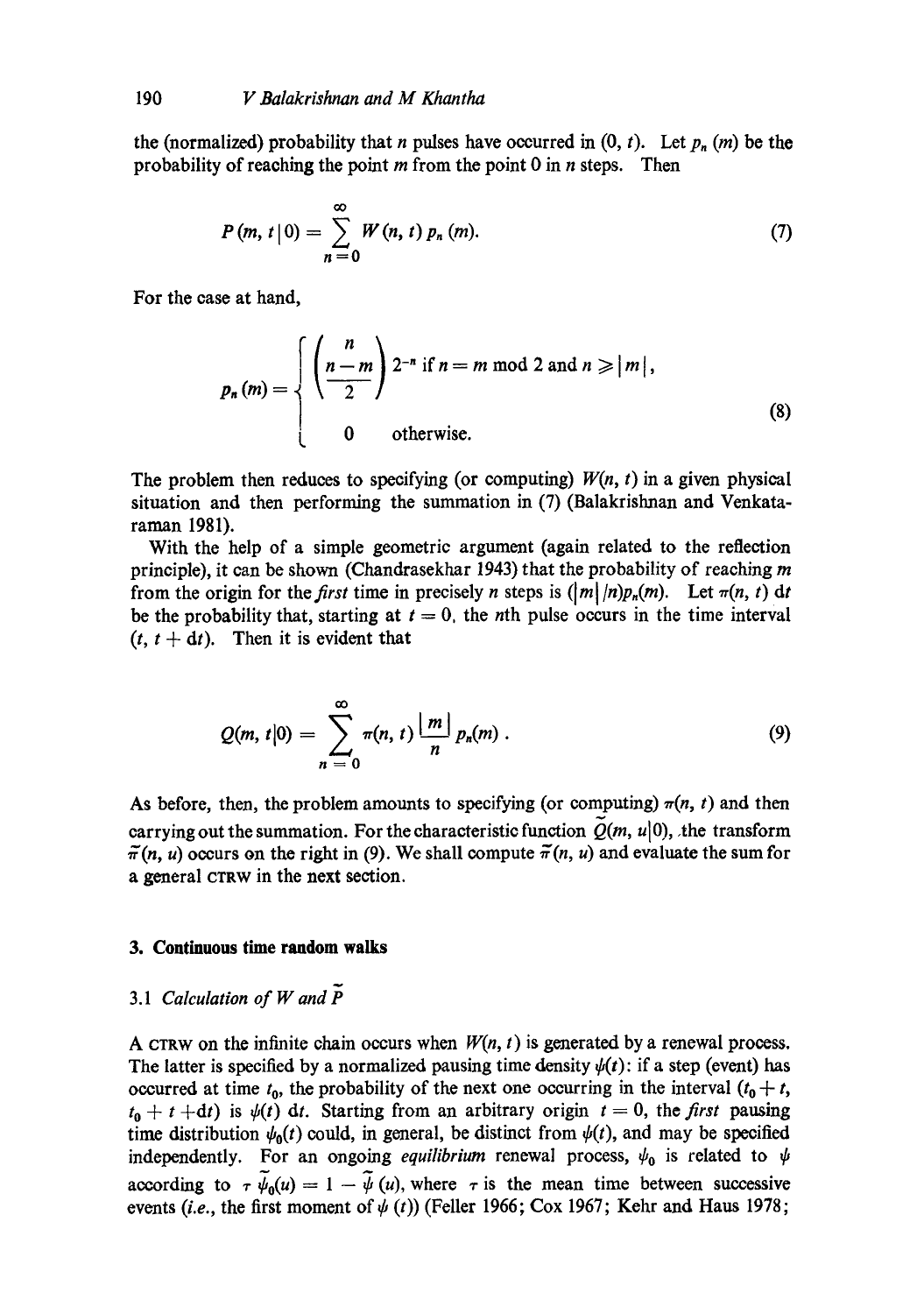Balakrishnan 1980). It is seen easily that, among such *equilibrium* renewal processes,  $\psi_0 = \psi$  if and only if  $\psi(t)$  is the exponential density  $\lambda \exp(-\lambda t)$ . *(W(n, t)* is then a Poisson distribution and the random walk is a Markov chain). In general, however, physical applications *may* correspond to ordinary renewal processes rather than equilibrium ones, and the choice of  $\psi_0$  may be dictated by physical considerations. For example, in the application of CTRW theory to hopping conduction in amorphous media (Lax and Scher 1977), the correct prescription happens to be  $\psi_0(t) =$  $\psi(t)$ , even though  $\psi(t)$  is not an exponential density in that problem. We shall work with an arbitrary normalized density  $\psi_0$  (t) in what follows.

Corresponding to the pausing time densities  $\psi_0(t)$  and  $\psi(t)$ , we have the 'survivor functions' (or holding-time distributions)

$$
p_0(t) = 1 - \int_0^t dt' \psi_0(t'), \ p(t) = 1 - \int_0^t dt' \psi(t')
$$
 (10)

Then, clearly,

$$
W(0, t) = p_0(t),
$$
  
\n
$$
W(n, t) = \int_0^t dt_n \dots \int_0^{t_2} dt_1 p(t - t_n) \psi(t_n - t_{n-1}) \dots \psi(t_2 - t_1) \psi_0(t_1)
$$
  
\n
$$
(n \ge 1).
$$
\n(11)

**Hence** 

$$
\tilde{W}(0, u) = u^{-1} [1 - \tilde{\psi}_0(u)]
$$
\n
$$
\tilde{W}(n, u) = u^{-1} \tilde{\psi}_0(u) [1 - \tilde{\psi}_0(u)] [\tilde{\psi}(u)]^{n-1}, \quad n \ge 1.
$$
\n(12)

The Laplace transform of the conditional probability,  $\tilde{P}(m, u | 0)$ , is then found by inserting (12) and (8) in (the Laplace transform of) (7). A summation of the type  $\sum x^n p_n(m)$  arises. Using the result given in the Appendix, we obtain finally

$$
\widetilde{P}(m, u | 0) = \frac{1}{u} \left( 1 - \frac{\widetilde{\psi}_0}{\widetilde{\psi}} \right) \delta_{m,0} \n+ \frac{\widetilde{\psi}_0 (1 - \widetilde{\psi})}{u \widetilde{\psi} (1 - \widetilde{\psi}^2)^{1/2}} \left[ \frac{1 - (1 - \widetilde{\psi}^2)^{1/2}}{\widetilde{\psi}} \right]^{|m|} (m = 0, \pm 1, \pm 2, \ldots). \tag{13}
$$

This is a special case of the more general result found elsewhere (Balakrishnan and Venkataraman 1981). It is convenient to introduce the variable

$$
\xi(u) = \arccosch \tilde{\psi}(u). \tag{14}
$$

 $P. -3$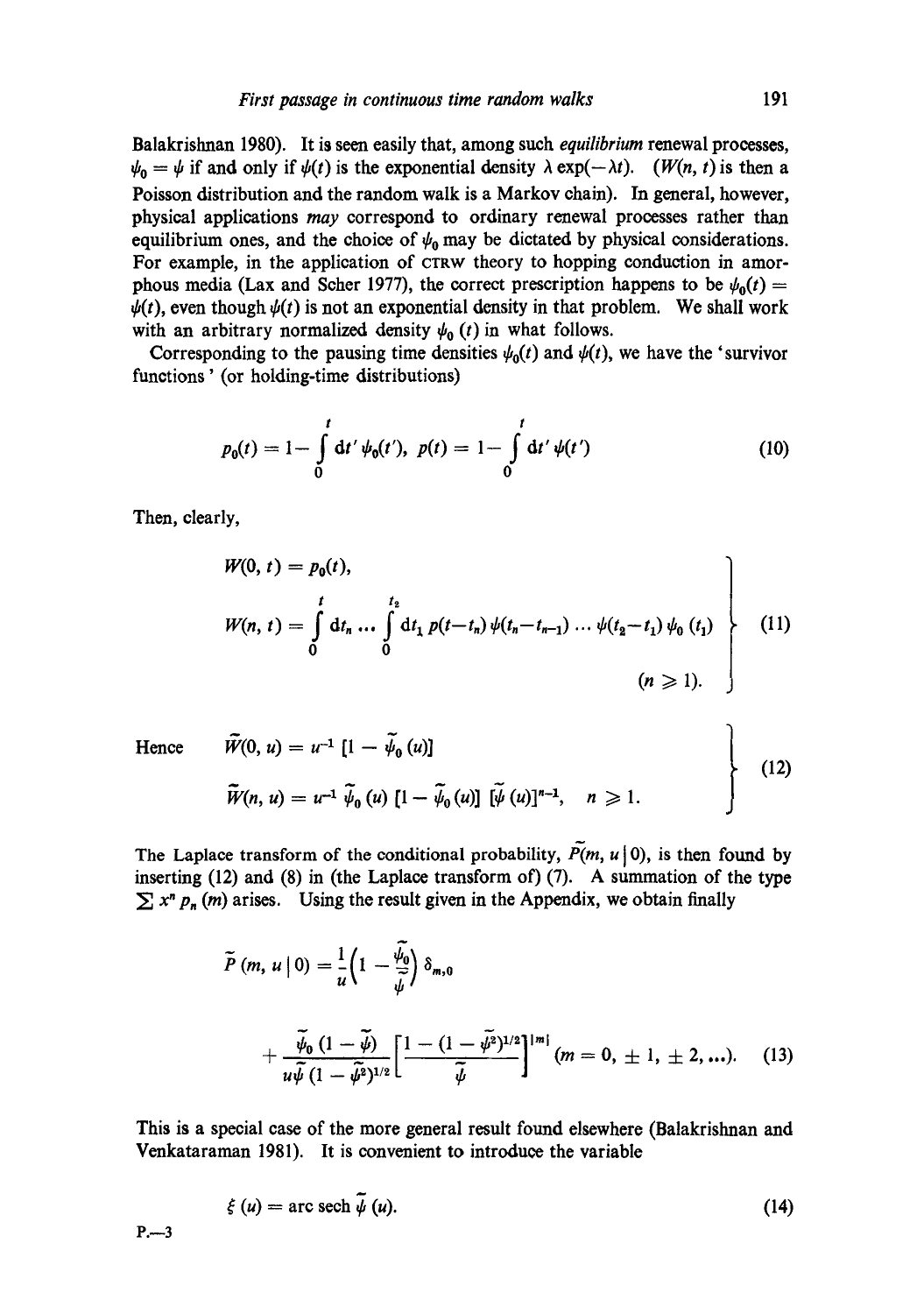Then  $\tilde{P}$  has the compact form

$$
\widetilde{P}(m, u \mid 0) = (1/u) \left[ \left( 1 - \frac{\widetilde{\psi}_0}{\widetilde{\psi}} \right) \delta_{m,0} \right]
$$
  
+  $(\widetilde{\psi}_0/\widetilde{\psi}) \tanh (\xi/2) \exp (-\vert m \vert \xi) \left[ (m = 0, \pm 1, \ldots) \right]$  (15)

# 3.2 *Calculation of Q.*

Substituting the result  $(13)$  in formula  $(6)$  obtained by the method of images, we get after simplification,

$$
\widetilde{Q}(m, u | 0) = \left(\frac{\widetilde{\psi}_0}{\widetilde{\psi}}\right) \left[\frac{1 - (1 - \widetilde{\psi}^2)^{1/2}}{\widetilde{\psi}}\right]^m = (\widetilde{\psi}_0/\widetilde{\psi}) \exp(-m\xi), (m \ge 1).
$$
\n(16)

This is the characteristic function of the first passage time distribution for an arbitrary continuous time random walk *via* unbiased nearest-neighbour jumps on an infinite chain. As both  $\psi_0(t)$  and  $\psi(t)$  are normalized,  $\tilde{\psi}_0(0)=\tilde{\psi}(0)=1$ ; hence  $Q(m, t | 0)$  is properly normalized; its integral form  $t = 0$  to  $\infty$  is equal to unity. As the random walk is unbiased, it is evident that  $Q(m, t | 0) = Q(-m, t | 0)$ , so that the exponent in (16) may be replaced by  $|m|$ , making the result valid for all non-zero m.

# 3.3 *Direct calculation of*  $\tilde{\pi}$  and  $\tilde{Q}$

Considering the definitions of  $W(n, t)$  and  $\pi(n, t)$  given in § 2.3, it is evident that, for *a renewal process,* 

$$
W(n, t) = \int_{0}^{t} dt' \pi (n, t') p (t - t'), (n \ge 1),
$$
 (17)

where  $p(t)$  is the holding time distribution defined in (10). Hence,

$$
\tilde{\pi}(n, u) = \tilde{\psi}_0(u) (\tilde{\psi}(u))^{n-1} (n \geqslant 1).
$$
 (18)

If this is substituted in (the Laplace transform of) the ' direct' formula of (9) for *Q,*  we are left with a sum of the type  $\sum \tilde{\psi}^n p_n(m)/n$ . It is easily seen that  $|\tilde{\psi}(u)| < 1$  for all Re  $u > 0$ , so that the result given in the Appendix may be used to obtain

$$
\widetilde{Q}(m, u|0) = \left(\frac{\widetilde{\psi}_0}{\widetilde{\psi}}\right) \left[\frac{1 - (1 - \widetilde{\psi}^2)^{1/2}}{\widetilde{\psi}}\right]^{1/m} = (\widetilde{\psi}_0|\widetilde{\psi}) \exp(-|m|\xi)
$$
 (19)

for  $m = \pm 1, \pm 2, \ldots$ .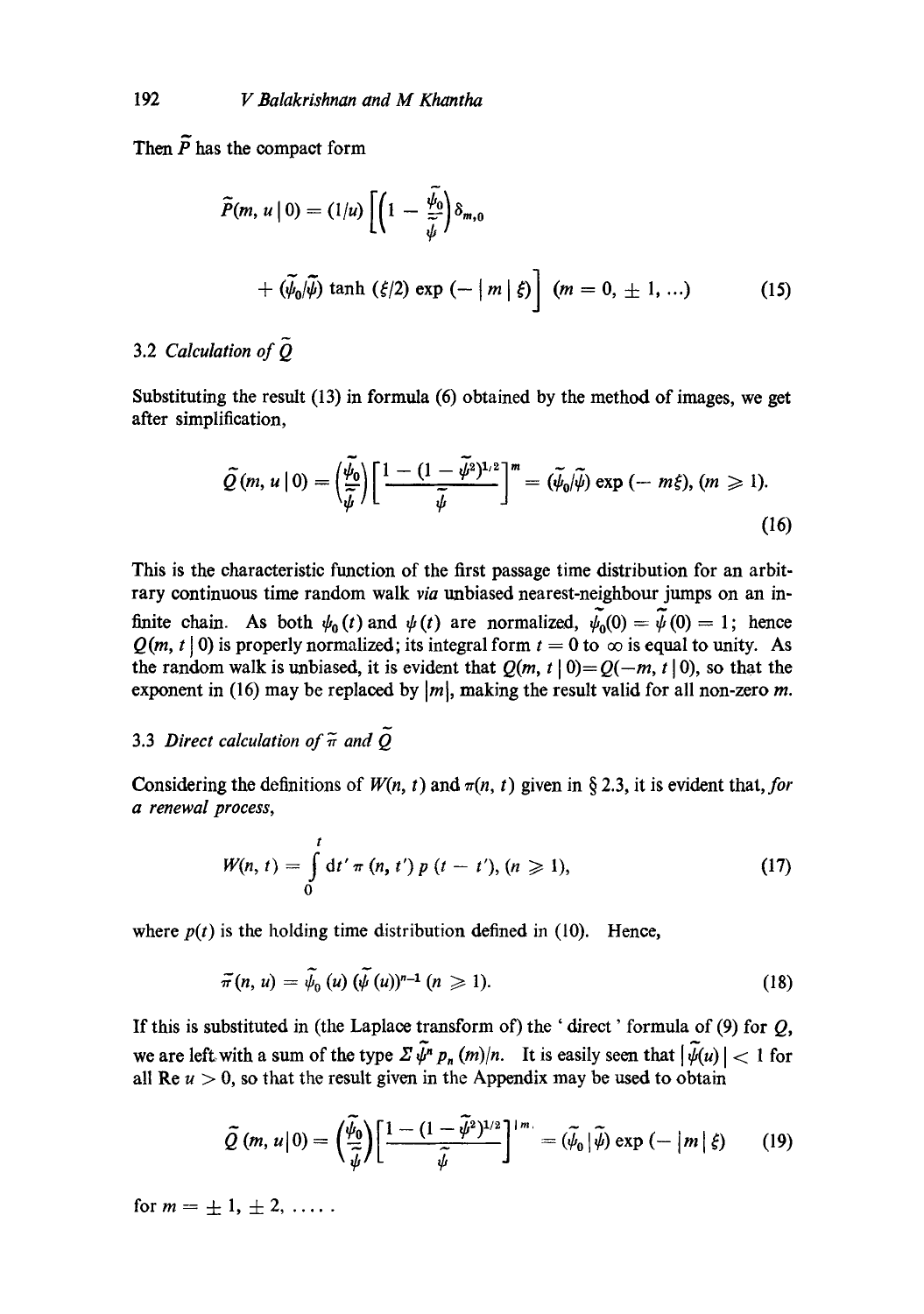## 3.4 *Mean first passage time*

The mean first passage time from the origin to the site  $m$  is equal to

$$
\langle t(m) \rangle = \int_{0}^{\infty} t \ Q \ (m, t \, | \, 0) \ dt
$$

$$
= - \ [\partial \ \tilde{Q} \ (m, u \, | \, 0) / \partial u]_{u=0}, \tag{20}
$$

as  $Q(m, t|0)$  is already normalized to unity. Using (19) we find

$$
\langle t(m) \rangle \sim \lim_{u \to 0} (1 - \tilde{\psi}^2(u))^{-1/2} = \infty, \tag{21}
$$

for all symmetric continuous time random walks on an infinite ehain.(The special ease  $\tilde{\psi} = \lambda/(u + \lambda)$  corresponds to Polya's classic result (Polya 1921)).

# 3.5 *A simple relation between P and Q*

As stated earlier, *W(n, t)* is a Poisson distribution and the random walk is a Markov chain when  $\psi_0 = \psi = \lambda$  exp  $(-\lambda t)$ . The transforms  $\tilde{P}$  and  $\tilde{Q}$  can be inverted in this ease, to yield the well-known results (Feller 1966)

$$
P(m, t | 0) = \exp(-\lambda t) I_m(\lambda t),
$$
  
 
$$
Q(m, t | 0) = |m| t^{-1} \exp(-\lambda t) I_m(\lambda t),
$$
 (22)

where  $I_m$  is the modified Bessel function of order m. For this simplest of random walks, therefore, we have the interesting connection

$$
Q(m, t|0) = (|m|/t) P(m, t|0).
$$
 (23)

Are there other random walks for which this relationship is satisfied ?

Equation (23) is equivalent to

$$
\frac{\partial}{\partial u}\tilde{Q}(m, u | 0) + |m| \tilde{P}(m, u | 0) = 0 \qquad (24)
$$

for  $m = \pm 1, \pm 2, \ldots$  Using (13) and (19) for an arbitrary CTRW, we find that (24) requires that

$$
\frac{\mathrm{d}}{\mathrm{d}u}\ln\left(\widetilde{\psi}_0/\widetilde{\psi}\right)+\left|m\right|\left(\frac{1}{u}\tanh\frac{\xi}{2}-\frac{\mathrm{d}\xi}{\mathrm{d}u}\right)=0,\tag{25}
$$

for every non-zero integral value of m. Hence, we *must* have  $\psi_0 = \psi$ , and further,  $tanh (\xi/2) = u (d \xi/du)$ . It is shown easily that this last condition is satisfied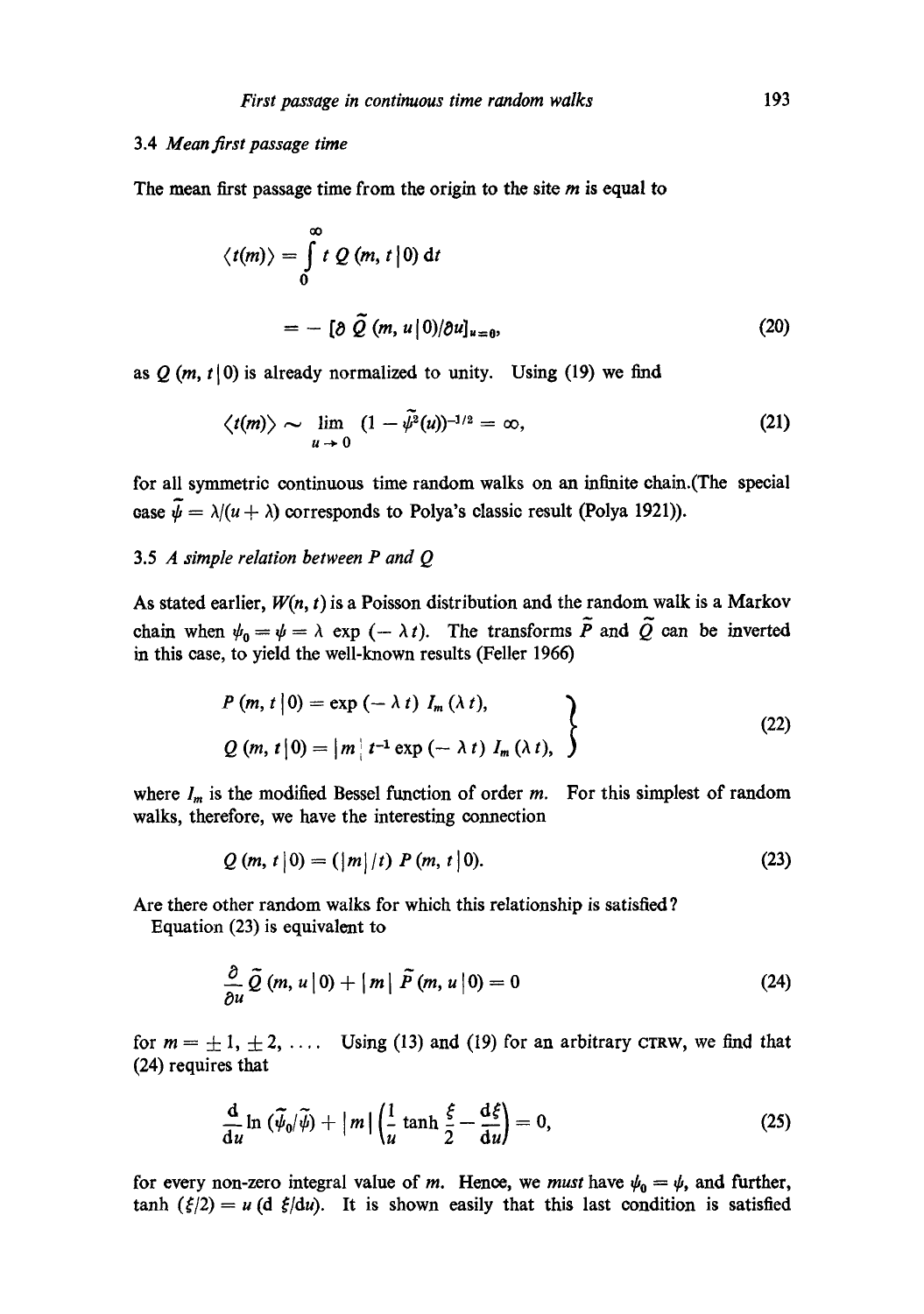only by the functional form  $\widetilde{\psi}(u) = \lambda/(u + \lambda)$ , *i.e.* only in the Markovian case specified by (22).

Remarkably enough, there do exist random walks that are even more strongly correlated (temporally) than a  $CTRW$ , and which display property (23). An explicit example is provided by the geometric distribution (Balakrishnan 1981)

$$
W(n, t) = (\lambda t)^n/(1 + \lambda t)^{n+1}.
$$
 (26)

This is not a CTRW (or renewal process), and we cannot write (17) connecting  $W(n, t)$ and  $\pi(n, t)$  in this case. (Roughly speaking, the pausing time density  $\psi$  may itself be *n*-dependent in such cases.) The explicit solution for  $P(m, t | 0)$  now reads

$$
P(m, t | 0) = (1 + 2\lambda t)^{-1/2} (\lambda t)^{|m|} [1 + \lambda t + (1 + 2\lambda t)^{1/2}]^{-|m|}. \tag{27}
$$

The method of images then yields the result

$$
Q(m, t | 0) = |m| t^{-1} P(m, t | 0)
$$
 (28)

where P is given by (27). Indeed, one can show that if  $W(n, t) \propto x^{n}$  (*t*), with no further dependence on *n*, then property (23) is valid *only* for the functional form  $x(t)$ =  $\lambda t/(1 + \lambda t)$ , which is equivalent to (26) on taking into account the normalization of *W(n, t).* The classification of *all* random walks satisfying relation (23) between P and Q will be dealt with elsewhere.

### **4. The escape time distribution**

# 4.1 *General formula for*  $Q(\pm m, t|0)$

We now turn to the problem of the escape of the random walker out of the region  $(-m, m)$ , starting from the origin at  $t = 0$ . This is equivalent to considering first passage through *either -- m or + m*, and involves the solution to a random walk on the set  $\{-m, ..., +m\}$  with absorbing barriers at both ends (eg. see Montroll and Scher 1973). Let  $Q(\pm m, t | 0)$  denote the desired first passage time distribution, and  $\mathcal{P}_{+m}(m', t | 0)$  the conditional probability for the random walk referred to. Then (Montroll and West 1979)

$$
Q(\pm m, t | 0) = -\frac{d}{dt} \sum_{m'=-(m-1)}^{(m-1)} \mathcal{P}_{\pm m} (m', t | 0), (m \ge 1),
$$
 (29)

for the sum is just the probability that the random walker has survived without absorption at either of the barriers till time t.  $\mathcal{P}_{\pm m}$  may be found once again by the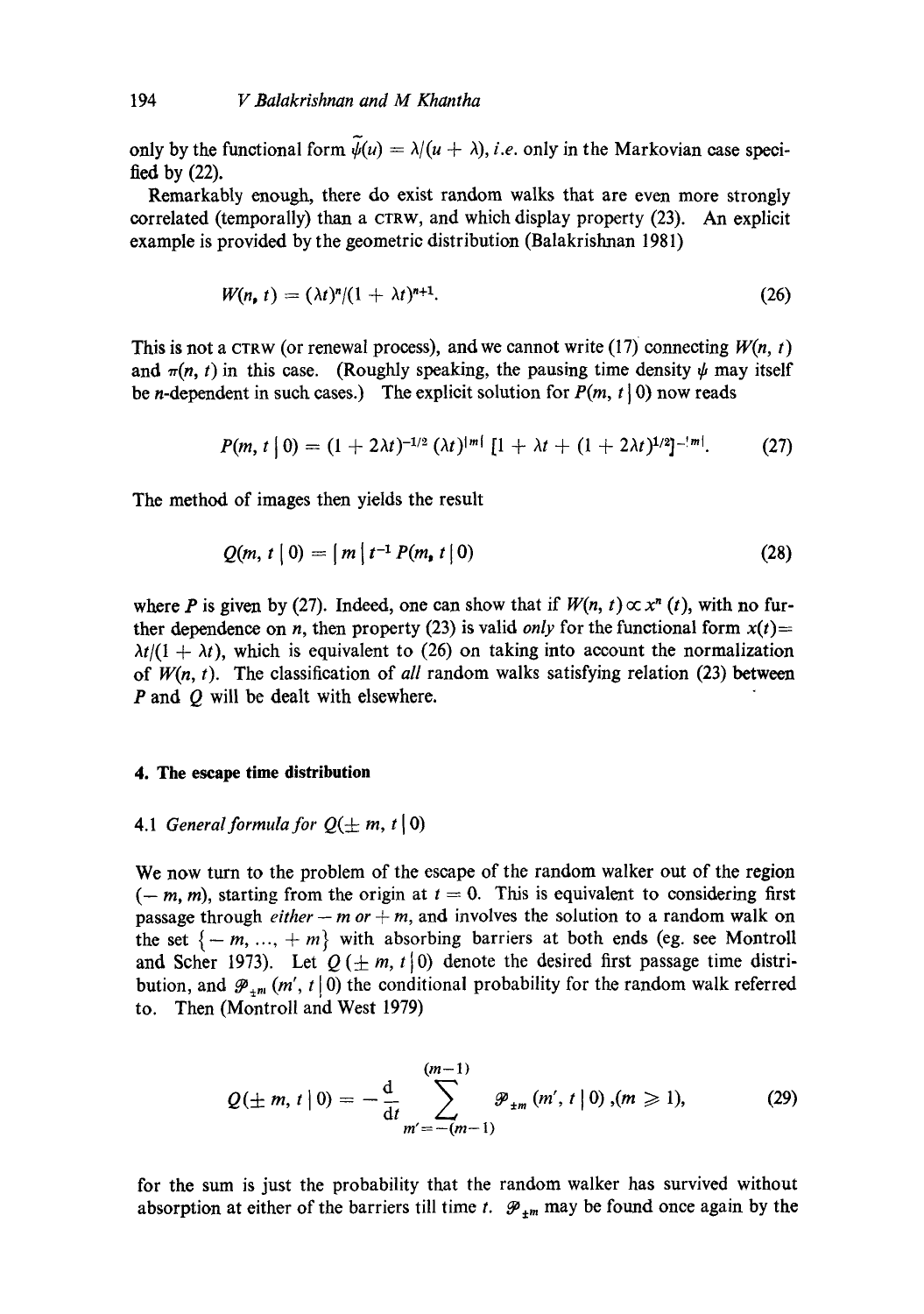method of images. As there are two barriers, the number of images of the interval is infinite, and we have

$$
\mathcal{P}_{\pm m} (m', t \mid 0) = \sum_{n = -\infty}^{\infty} [P(m' + 4nm, t \mid 0) - P(-m' - 4nm - 2m, t \mid 0)].
$$
\n(30)

Using the symmetry properties of  $P$ , this may be simplified to yield

$$
Q(\pm m, t \,|\, 0) = -\frac{d}{dt} \sum_{m' = -(m-1)}^{(m-1)} \sum_{n = -\infty}^{\infty} (-1)^n P(m' + 2nm, t \,|\, 0). \tag{31}
$$

This is the formula desired. Its form may be compared with that of (5) for first passage from the point 0 to the point  $m$  on an infinite chain (a problem with a single absorbing barrier).

# 4.2 *Calculation of*  $Q(\pm m, t \mid 0)$  for a CTRW

For an arbitrary CTRW,  $\tilde{P}$  is given by (15). Inserting this in the Laplace transform of (31) and carrying out the summations involved, we get (after a considerable amount of algebra) the very simple answer

$$
\widetilde{Q}(\pm m, u \,|\, 0) = (\widetilde{\psi}_0/\widetilde{\psi}) \text{ sech } (m \xi). \tag{32}
$$

Here sec  $h \xi = \tilde{\psi}$ , as already defined (equation (14)). This is the result required. As the right side of (32) tends to unity as  $u \rightarrow 0$ , the distribution  $Q(\pm m, t | 0)$  is also normalised to unity.

A comparison of (32) with (16) for the characteristic function  $\tilde{Q}$  (m, u|0) of the first passage time distribution shows that (setting  $\psi_0 = \psi$ )

$$
\widetilde{Q}(\pm m, u \,|\,0) = 2\widetilde{Q} \left(m, u \,|\,0\right) / \left[1 + \widetilde{Q}^2(m, u \,|\,0)\right]. \tag{33}
$$

The structure of this result suggests the following interesting connection between the escape time distribution and the distribution of the time of first passage to *either* end of the region of interest, *i.e.*,  $\pm m$ , in the *absence* of the other barrier. Owing to the symmetry of the problem, we have already seen that  $Q(m, t | 0) = Q(-m, t | 0)$ . For brevity, let us write  $Q_+(t)$  for  $Q(\pm m, t | 0)$ ,  $Q_+(t) = Q(m, t | 0)$ ,  $Q_-(t) =$  $Q(-m, t | 0)$ . Then (33) can be recast as

$$
\tilde{Q}_{\pm}(u) = \tilde{Q}_{+}/(1 + \tilde{Q}_{-}\tilde{Q}_{+}) + \tilde{Q}_{-}/(1 + \tilde{Q}_{+}\tilde{Q}_{-})
$$
\n
$$
\equiv \tilde{Q}_{\text{right}}(u) + \tilde{Q}_{\text{left}}(u), \qquad (34)
$$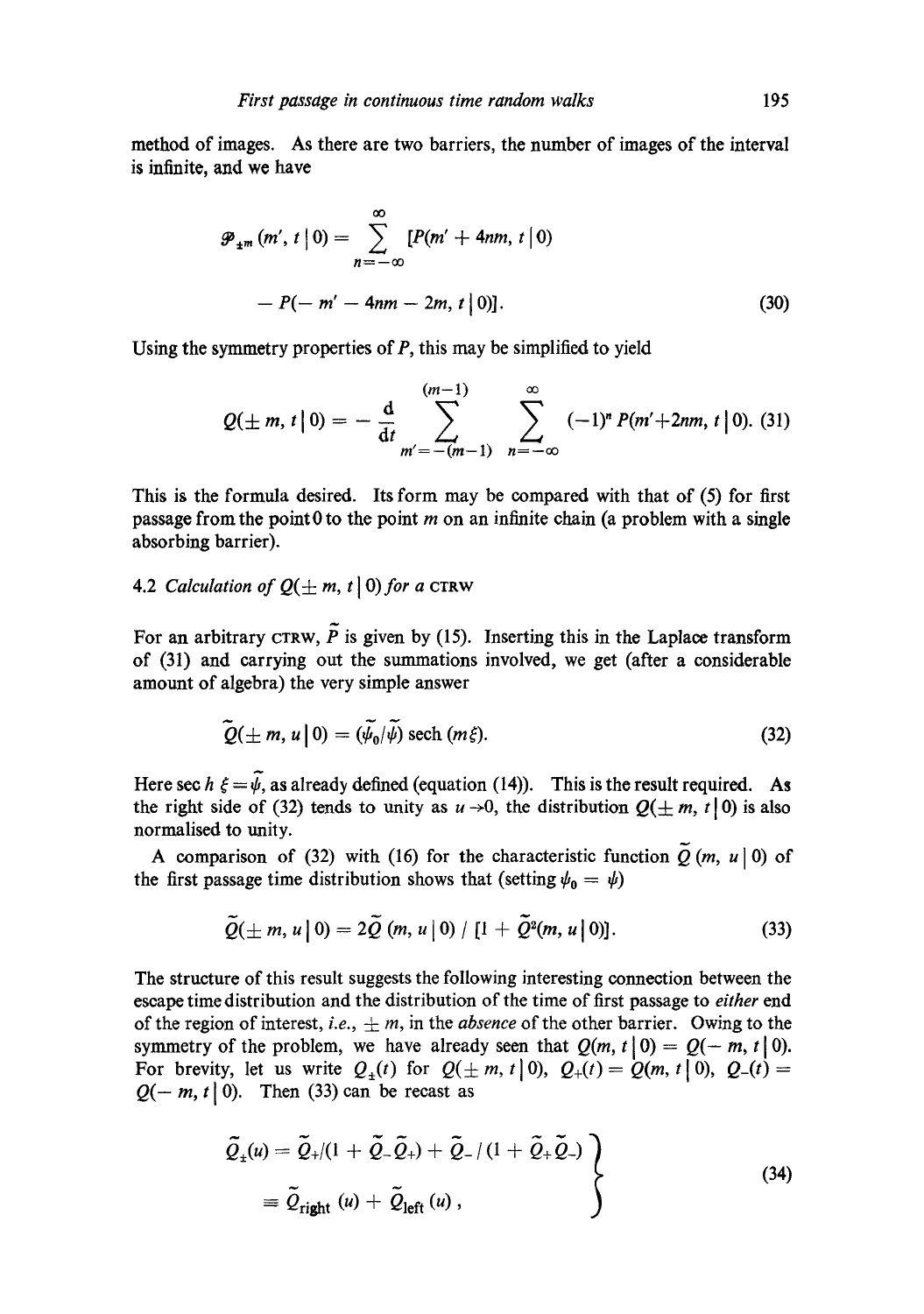where  $Q_{\text{right}}(t)$  is the probability per unit time of absorption at  $+m$  in the presence of the other absorbing barrier at  $-$  m, with a similar interpretation for  $Q_{\text{left}}(t)$ . We have solved the problem under consideration for *biased* random walks as well (Khantha and Balakrishnan 1983a), and equation (34) continues to hold good in that case. These matters will be elaborated upon in the paper referred to above.

## 4.3 *Mean escape time*

As in the case of the mean first passage time (equation (20)), the mean time of escape from the region  $(-m, m)$ , starting from the origin, is

$$
\langle t(\pm m)\rangle = \int_{0}^{\infty} dt \ Q(\pm m, t | 0) dt
$$
  
=  $-\left[\partial \ \tilde{Q}(\pm m, u | 0) / \partial u\right]_{u=0}.$  (35)

For a CTRW,  $\tilde{Q}$  ( $\pm m$ , u|0) is given by (32). It turns out that the derivative required in (35) is finite (see below) when the mean residence time  $\tau$  at a site is finite --that is, when the Laplace transform of  $\psi(t)$  has the small u expansion

$$
\tilde{\psi}(u) \simeq 1 - u\tau + \text{(higher orders in } u\text{)}.
$$
\n(36)

In all such cases, we have (taking  $\psi_0 = \psi$  for simplicity)

$$
\langle t(\pm m)\rangle = m^2 \tau. \tag{37}
$$

The Markov case  $\psi(t) = \lambda \exp(-\lambda t)$  thus yields  $\langle t(\pm m) \rangle = m^2/\lambda$ , as is known (Seshadri and West 1982).

It is interesting to examine  $\langle t(\pm m)\rangle$  when the pausing time distribution has a long tail (does not fall off like an exponential, or a finite sum of exponentials) (see e.g. Shlesinger 1973). Such distributions are necessary to explain anomalies in charge transport phenomena in amorphous solids (Scher and Lax 1973; Tunaley 1976; Montroll and West 1979). In these cases,  $\psi(u)$  has in general a small u expansion of the form

$$
\widetilde{\psi}(u) \simeq 1 - ru^{\alpha} + su^{\beta} + \text{higher orders}, \qquad (38)
$$

where  $0 < a < 1$  and  $\beta > a$ . The mean residence time is evidently infinite in all these instances. Using the asymptotic expansion (38), we find (recalling that  $\xi = \text{sech}^{-1} \widetilde{\psi}$  the expansion

$$
\exp\left(-\xi\right)=1-(2r)^{1/2}u^{a/2}+O(u^{\gamma}),\tag{39}
$$

where  $\gamma = \text{Min} (a, \beta - a/2)$ . This leads to

$$
\tilde{Q}(\pm m, u|0) \simeq 1 - m^2 \nu u^2 + \text{higher orders in } u,\tag{40}
$$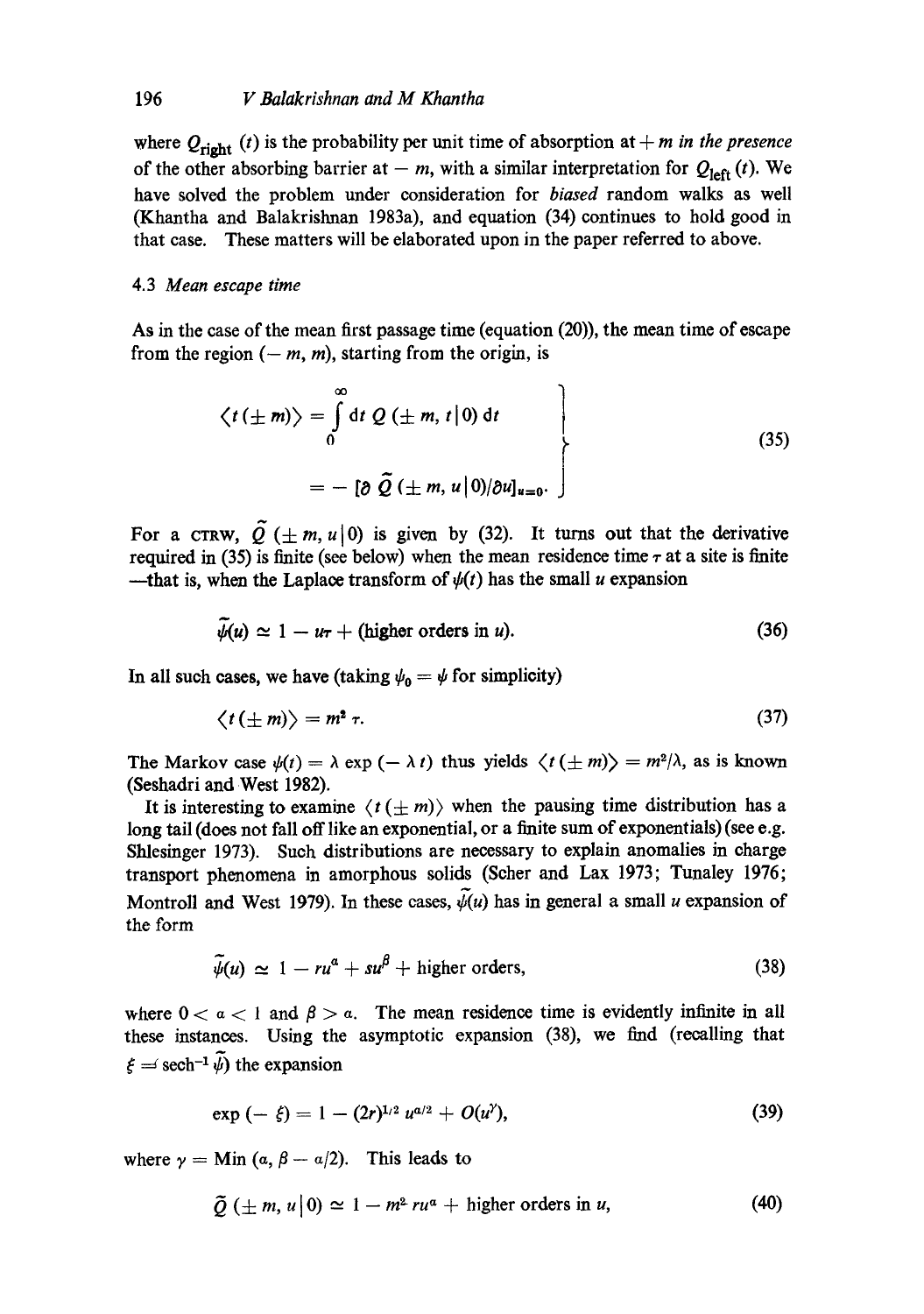and hence (remembering that  $a < 1$ )

$$
\langle t(\pm m)\rangle \to \infty. \tag{41}
$$

This is the reason *(i.e.* a divergent mean time for escape out of a *bounded region*) why we stated in § 1 that such pausing time distributions do not lead to a true long range diffusion of the random walker. This is reinforced by the fact (Khantha and Balakrishnan 1983a) that the foregoing conclusions are not altered by the inclusion of a bias in the random walk.

#### 4.4 *Temporally fractal random walks*

When the pausing time distribution  $\psi(t)$  has no finite first moment, the mean time between the jumps of the random walker is infinite, and there is no finite time scale in the problem. This is a necessary condition (but of course not a sufficient one) for a self-similar clustering or fractal behaviour (Mandelbrot 1977) of the epochs at which jumps occur, as described by the distribution  $W(n, t)$ . A class of such processes that is within the purview of CTRW'S is provided by the (normalized) pausing time distribution (Shlesinger and Hughes 1981)

$$
\psi(t) = \frac{\lambda(1-a)}{a} \sum_{k=1}^{\infty} (a b)^k \exp(-\lambda b^k t), \qquad (42)
$$

where  $0 < a, b < 1$ , and  $\lambda^{-1}$  is a positive constant with the dimensions of time. This expression is an infinite superposition of exponentials in which the jump rate  $\lambda b^k$ occurs with a probability proportional to  $a^k$ . The mean residence time is

$$
\tau = \int\limits_0^\infty t \, \psi(t) \, \mathrm{d}t = \frac{(1-a)}{\lambda \, a} \sum_{k=1}^\infty \, (a/b)^k, \tag{43}
$$

so that  $\tau$  is infinite if  $a \ge b$ . If this is so, there is no finite time scale in the problem. The long-time decay of such a 'frozen' process is governed by a power law when  $a > b$ , *i.e.* 

$$
\psi(t) \simeq O\left(t^{-1-H}\right) \tag{44}
$$

where  $H$  is a positive number to be identified shortly. Equivalently, the Laplace transform of  $\psi(t)$  is not analytic at  $u = 0$ , and can be shown (Shlesinger and Hughes 1981) to have the small  $u$  behaviour

$$
\widetilde{\psi}(u) \simeq 1 + u^H K(u) + O(u), \qquad (45)
$$

where  $K(u)$  is a periodic function of  $\ln(u/\lambda)$  that does not seriously affect the behaviour of  $\tilde{\psi}$  as  $u \to 0$ . The leading power H is given by

$$
H = \ln a / \ln b \tag{46}
$$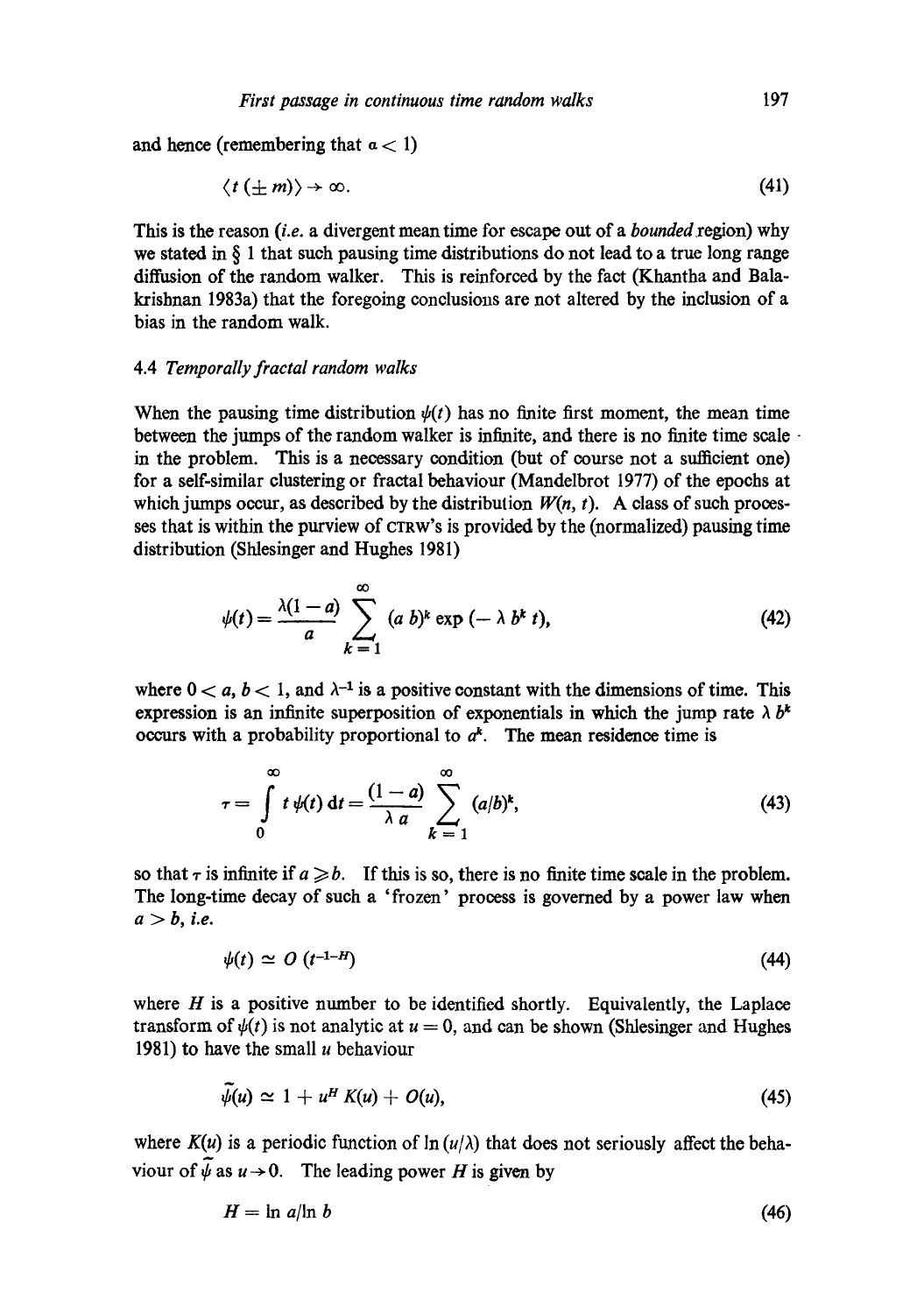# 198 *V Balakrishnan and M Khantha*

so that  $0 < H < 1$  (since  $0 < b < a < 1$ ). The exponent H can be viewed (in an average sense) as the fraetal or Hausdorff-Besicovitch dimension eharaeterising the CTRW. How does one probe this quantity?

The mean escape time from a bounded region, say  $(-m, m)$  provides a direct answer. It is immediately evident from what has been deduced earlier that for the CTRW specified by (42) with  $b < a$ ,

$$
\widetilde{Q}(\pm m, u \,|\,0) \simeq 1 + m^2 u^H K(u) + O(u), \qquad (47)
$$

with H given by (46). Hence  $\langle t(\pm m)\rangle \to \infty$  in this case. As

$$
\langle t(\pm m)\rangle = \lim_{T\to\infty} \int\limits_0^T t\ Q\ (\pm m, t\,|\,0)\ dt,\tag{48}
$$

the divergence of  $\langle t (\pm m) \rangle$  with the time of observation T goes like  $T^{1-H}$  for very large times T. This therefore yields a convenient index for the estimation of the fractal dimensionality  $H$  of the CTRW. The introduction of a uniform bias in the random walk does not affect this result, as stated earlier.

# **Acknowledgement**

MK acknowledges the financial support of the Department of Atomic Energy, India, in the form of a fellowship.

## **Appendix**

The function  $P(m, u | 0)$  (eqns. (7), (12)) involves the sum

$$
S_1(x) = \sum_{n=0}^{\infty} x^n p_n(m), \quad (|x| < 1),
$$

where x is a function of  $u$ , and (see (8))

$$
p_n(m) = \begin{cases} \left(\frac{n}{2}\right) 2^{-n} & \text{if } n = m \text{ mod } 2, n \geqslant |m|; \\ 0 & \text{otherwise.} \end{cases}
$$

After a change of variables,

$$
S_1(x) = \sum_{k=0}^{\infty} {2k + |m| \choose k} \left(\frac{x}{2}\right)^{2k+|m|},
$$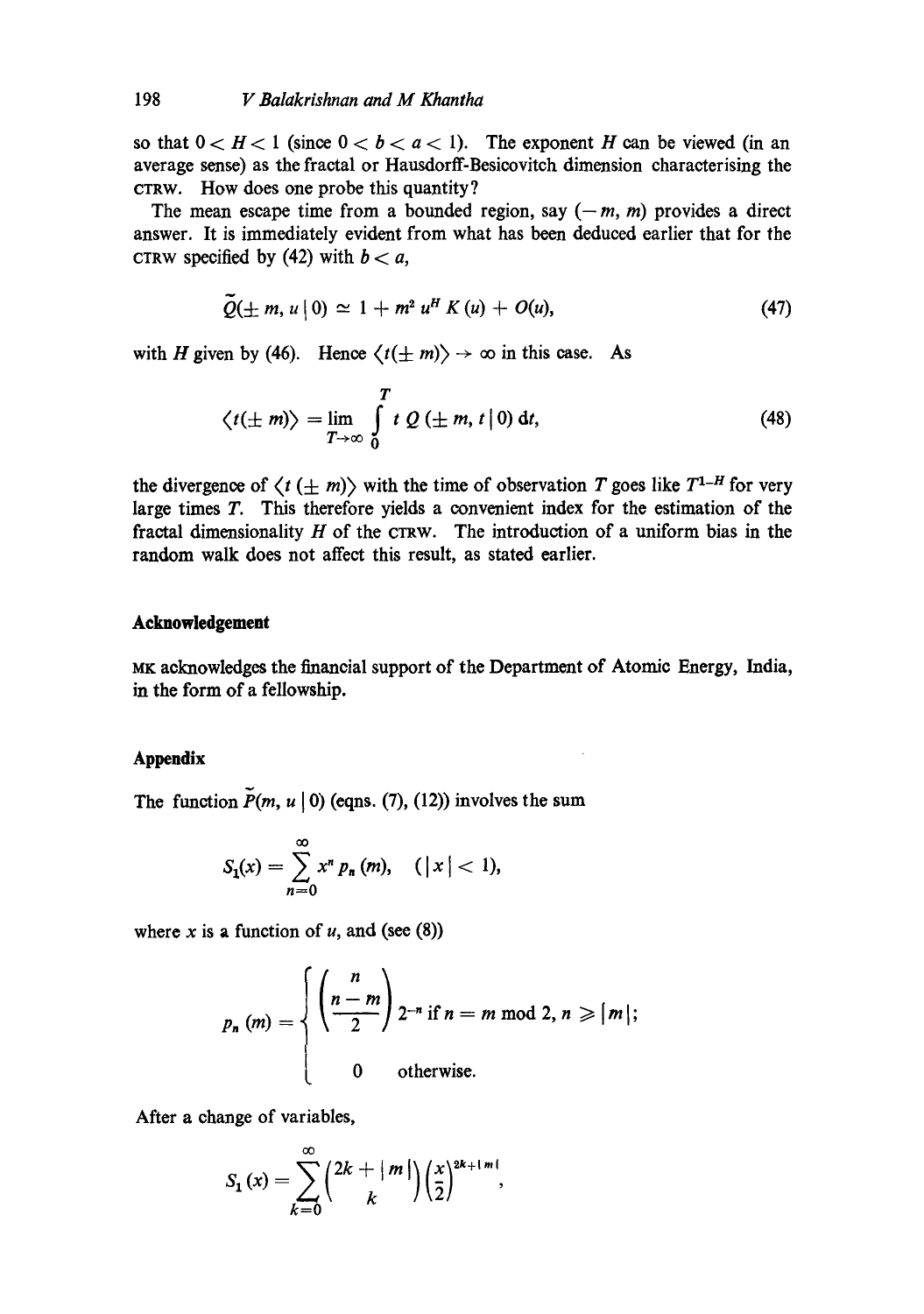**which reduces after some manipulation to** 

$$
S_1(x) = (x/2)^{|m|} {}_2F_1\left(\frac{|m|+1}{2}, \frac{|m|}{2} + 1; |m| + 1; x^2\right)
$$
  
=  $(x/2)^{|m|} (1 - x^2)^{-1/2} F\left(\frac{|m|}{2}, \frac{|m|+1}{2}; |m| + 1; x^2\right).$ 

Call  $x^2 = 4z (1 - z)$ , and use a transformation property of the hypergeometric function that relates the above to a function with argument  $z$ . It is then possible to identify  $S<sub>1</sub>$  to be

$$
S_1(x) = (1-x^2)^{-1/2} \left( \frac{1-(1-x^2)^{1/2}}{x} \right)^{|\mathfrak{m}|}.
$$

Similarly, the characteristic function of the first passage time distribution,  $\tilde{Q}$  (*m*, *u*|0), **involves the sum (see (9), (18))** 

$$
S_2(x) = \sum_{n=0}^{\infty} (1/n) x^n p_n(m), \quad (|x| < 1).
$$

Proceeding as before, we find

$$
S_2(x) = (x/2)^{|m|} {}_2F_1\left(\frac{|m|+1}{2}, \frac{|m|}{2}; |m|+1; x^2\right),
$$

**which, by an inspection of the earlier result, is just** 

$$
S_2(x) = \left(\frac{1-(1-x^2)^{1/2}}{x}\right)^{+m!}.
$$

#### **References**

Balakrishnan V 1980 in Proc. Meeting on Spin-Glass Alloys, University of Roorkee, Roorkee, India (unpublished)

Balakrishnan V 1981 *Pramana* 17 55

Balakrishnan V and Venkataraman G 1981 *Pramana* 16 109

Chandrasokhar S 1943 *Rev. Mod. Phys. 15 1* 

Cox D R 1967 *Renewal theory* (London: Methuen)

Darling D A and Siegcrt A J F 1953 *Ann. Math. Slat.* 24 624

Feller W 1966 *An introduction to probability theory and its applications* (New York: Wiley) Vols. 1 and 2

God N S and Richter-Dyn N 1974 *Stochastic models in biology* (New York: Academic)

Hiinggi P and Talkner P 1981 *Z. Phys. B45* 79

Hughes B D, Shlesinger M F and Montroll E W 1981 *Proc. Natl. Acad. Sci. (USA)* 78 3287

Hughes B D, Montroll E W and Shlesinger M F 1982 *J. Stat. Phys.* 28 111

Kehr K W and Haus J W 1978 *Physica* A93 412